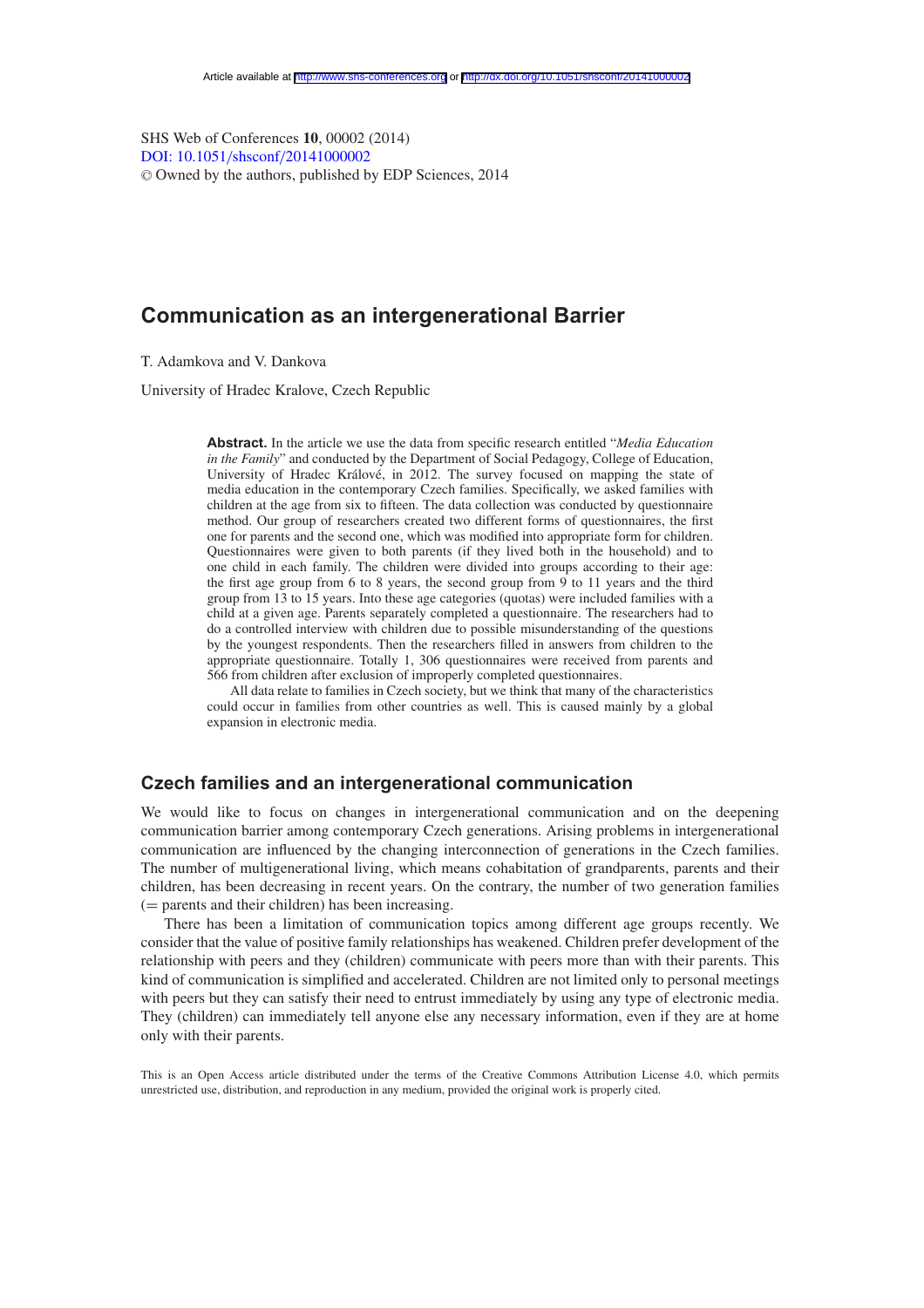SHS Web of Conferences



**Graph 1.** How much time do you spend with your children on average per day on weekdays?



**Graph 2.** How much time do you spend with your children on average per day at weekends?

The lack of time due to work, hobbies and other activities has become a fundamental problem. (Graph 1, Graph 2.)

On weekdays mothers and fathers usually spend from four to five hours per day with their children. The difference is that the second most frequently marked answer by mothers was time from six to nine hours and by fathers - time from two to three hours per day on weekdays.

The most frequent answer to the question "*How much time do you spend with your children on average per day at weekends?*" was the time period from ten hours. Mothers marked this answer significantly more frequently than fathers. The answers by fathers were equally stratified into other options.

Parents are not personally able to ensure the need of suitable and meaningful stimulation due to their lack of time. Parents satisfy the physiological needs of their child during the first months of child's life. After this period the parents are replaced by electronic media. The electronic media, at least minimally, satisfy psychological and social needs by "speaking" to children. It is obvious that this substitution of family function is not sufficient. If a child doesn't grow up in a stimulating environment, it can have negative consequences for its future development.

## **Electronic media and their influence on communication among generations**

Furthermore, we would like to focus mainly on the issue of electronic media and their influence on the communication between parents and their children. The unprecedented technological advance in recent years has been one of the causes of greater communication barrier that has developed between parents and their children, who get acquainted with the latest electronic media since an early age. On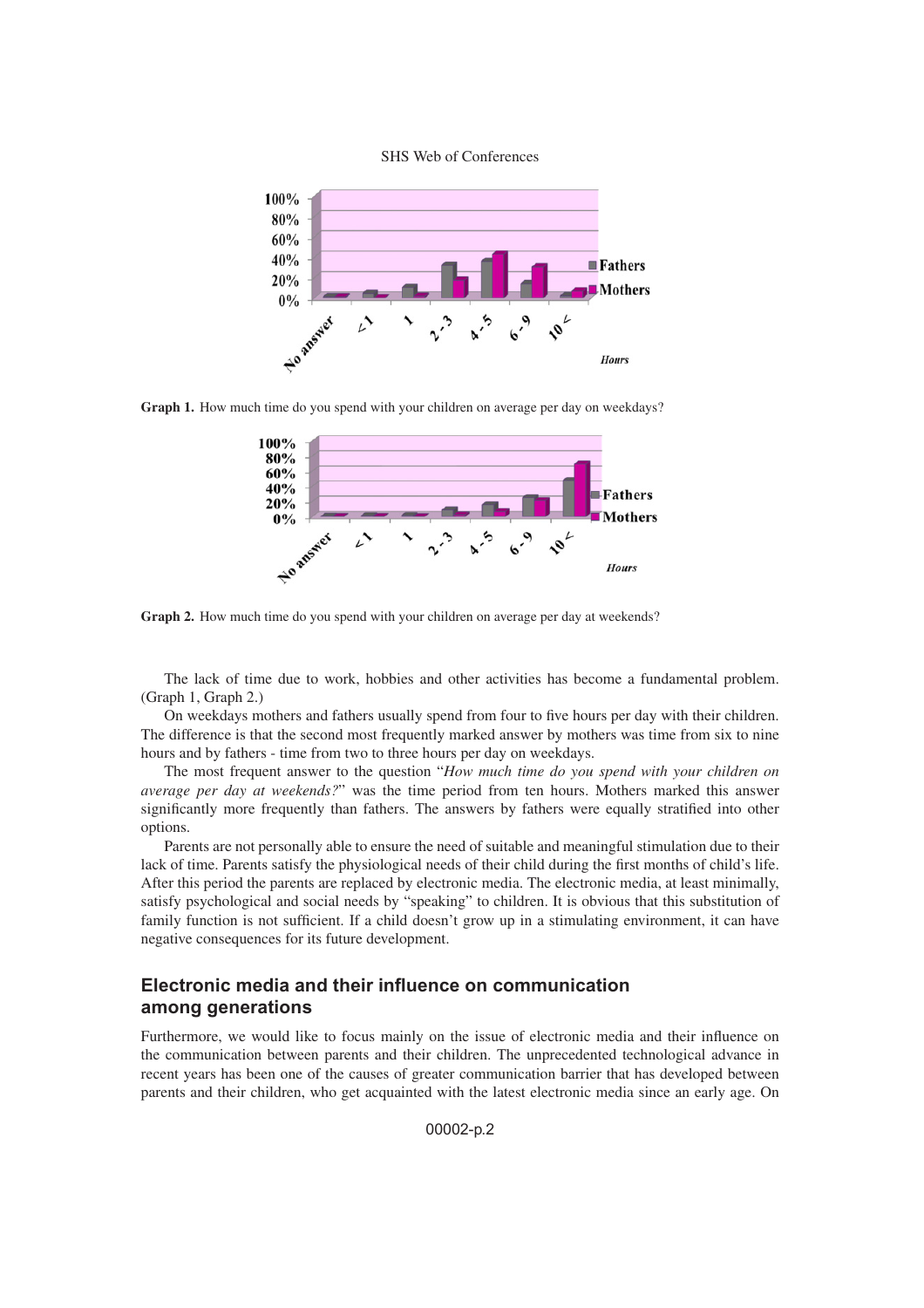#### Int. Conf. SOCIETY. HEALTH. WELFARE.



**Graph 3.** Does your child have these equipments only for personal use anywhere? Do you have these equipments only for personal use anywhere?

the contrary, this technological heyday could also be the cause of weaker orientation of parents in new media technologies.

Our research included questions about children's electronic equipments. Researchers asked children as well as parents. (Graph 3.)

Approximately half of the responded children have for personal use a computer and the Internet access. The technological development is rapid. There was certainly a lower rate of children who possessed a personal computer, who were able to easily access the Internet or who had their own mobile phone, when our generation attended primary school. This reality is obvious, when we look on the diagram number three, which shows that an absolute majority of children have their own mobile phone nowadays (approximately 70%). There is a great difference in the number of answers marked by children and by parents to the question "*Does a child have a smartphone?*". We assume that the cause of this difference can be a weak orientation of parents in the field of new media. Parents consider the smartphone as the normal mobile phone.

Different number of answers to the question "*Does a child have an iPod or mp3 player?*" is a consequence of improperly assigned question included in the questionnaires for parents. In questionnaires for parents, was not included a question "*Does your child have mp3 player?*".

**Different communication elements**. We suppose that the contradictions among current generations are often caused by utilization of different communication elements. Among members of the youngest generation especially popular is a virtual communication. It is obvious that the virtual communication differs from a classic face-to-face communication in many ways. Abbreviated words and sentences, an inability to express feelings and request for assistance or an inability to listen and understand the other person are the elements in communication of the youngest generation, which create the communication barrier between parents and their children, as well as between children and their grandparents. Neither parents nor grandparents have communicated with their children or their grandchildren via the Internet in almost all cases, and therefore they have not adopted the same communication elements their children or their grandchildren. Unfortunately, each generation has developed a different way of communication. Therefore we think that many parents do not understand the importance and significance attributed to the virtual communication by their children. (Graph 4, Graph 5.)

90% of children answered, that heky can easily access the Internet either in school, at home or at grandparents.

70% of children answered to the question "*What do you do on the computer most often?*" that they play games and 40% of children answered that they communicate with friends via the Internet, especially via social networks like Facebook. It is necessary to mention that even playing games is connected with virtual communication. Children could give up to three answers within this question. The percentage rate of answers noted in the option "communication with friends" can seem a bit low. But it is necessary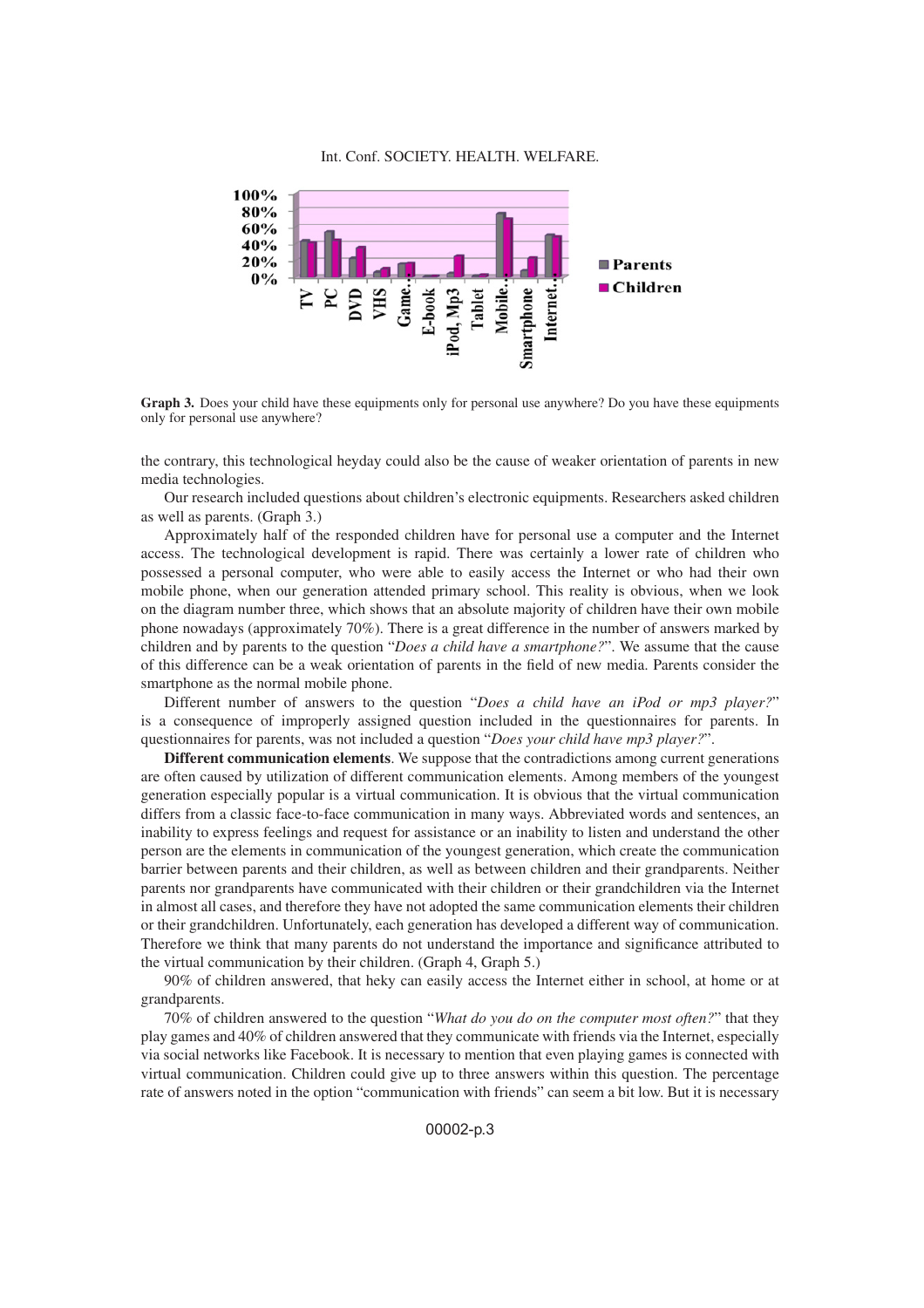SHS Web of Conferences



**Graph 4.** Do you have an access to the Internet anywhere?



**Graph 5.** What do you do on the computer most often?



Graph 6. How often does your child do these activities on the computer?

to understand that most of communication via social networks occurs among adolescents. Two age categories that encompass younger children from 6 to 12 years are represented in our research. Children from the age of 13 to the age of 15 pose only one third of the population sample.

Children answered very often that they played computer games as Graph 5 shows. One of the inseparable components of online gaming is virtual communication. Thus we asked parents, how often

00002-p.4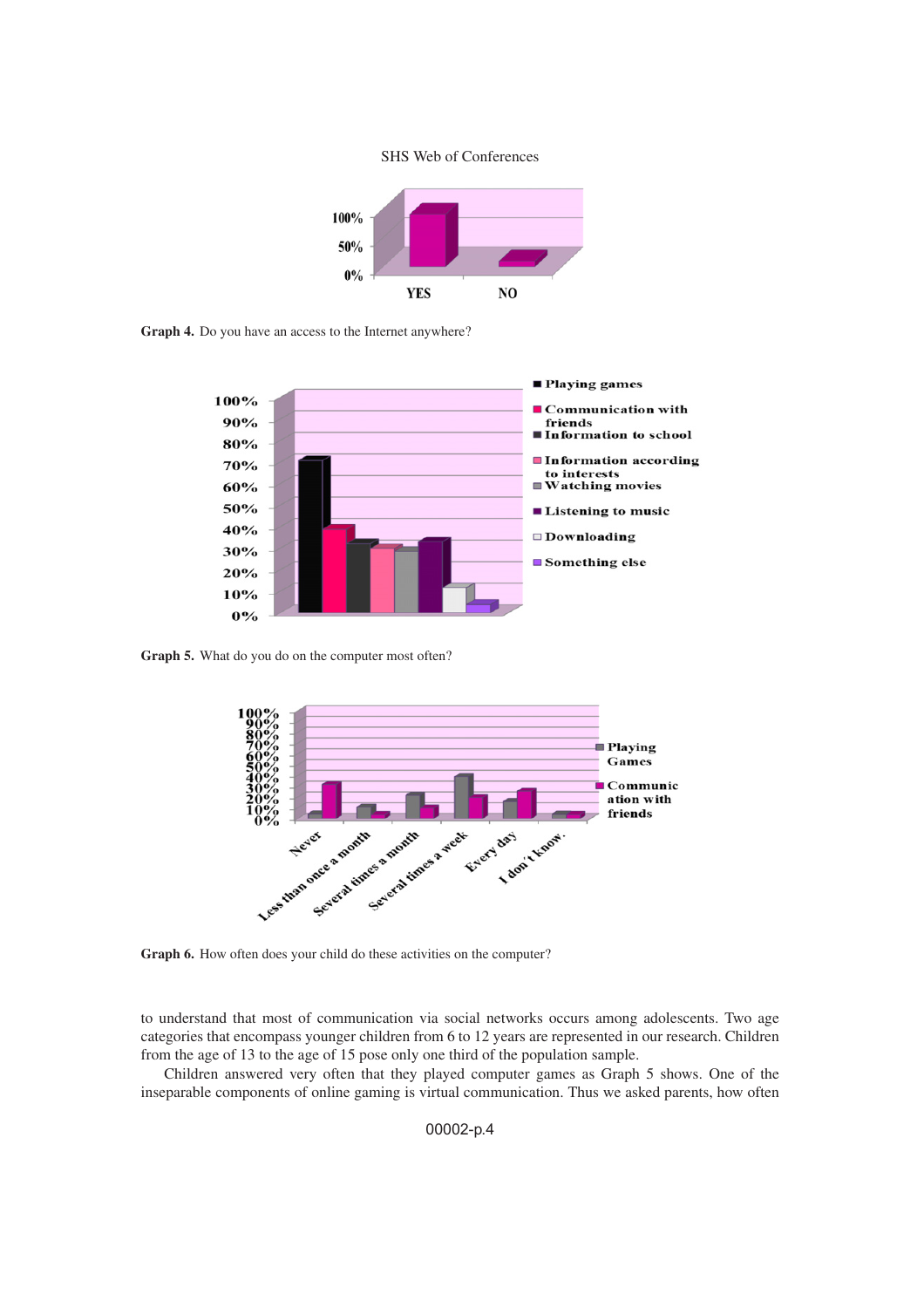

#### Int. Conf. SOCIETY. HEALTH. WELFARE.

**Graph 7.** Does your child play online computer games?



**Graph 8.** How do you usually spend your weekends? – Our family visit the relatives.

their children play computer games and how often use a virtual way to communicate with friends. 30% of parents answered that their children do not use the virtual way of communication. Results are again influenced by the representation of two younger age categories within our research. On the other hand, other 25% of parents answered that their children use the virtual means of communication every day. Additional 20% of parents also admitted that their children communicate via the Internet several times a week. In our opinion, the number of children using virtual way of communication is quite high. In total, there are 45% of children who use virtual means of communication at least several times a week, which we consider as a quite significant indicator.

Other question for parents focused n online computer games. (Graph 7.)

Playing computer games is a widespread activity among children. And even parents, in approximately 50% of answers, state that their children play online computer games.

Several possible variants of answers were given. In terms of the orientation of our issue we concentrated on the possibility that a family goes on common trips to visit their relatives at weekends. We assume that parents with their children visit mostly grandparents. More than 50% of parents stated that they go on such trips only time to time (sometimes). This reality can contribute to the deepening of communication barrier between grandchildren and grandparents. (Graph 8.)

00002-p.5